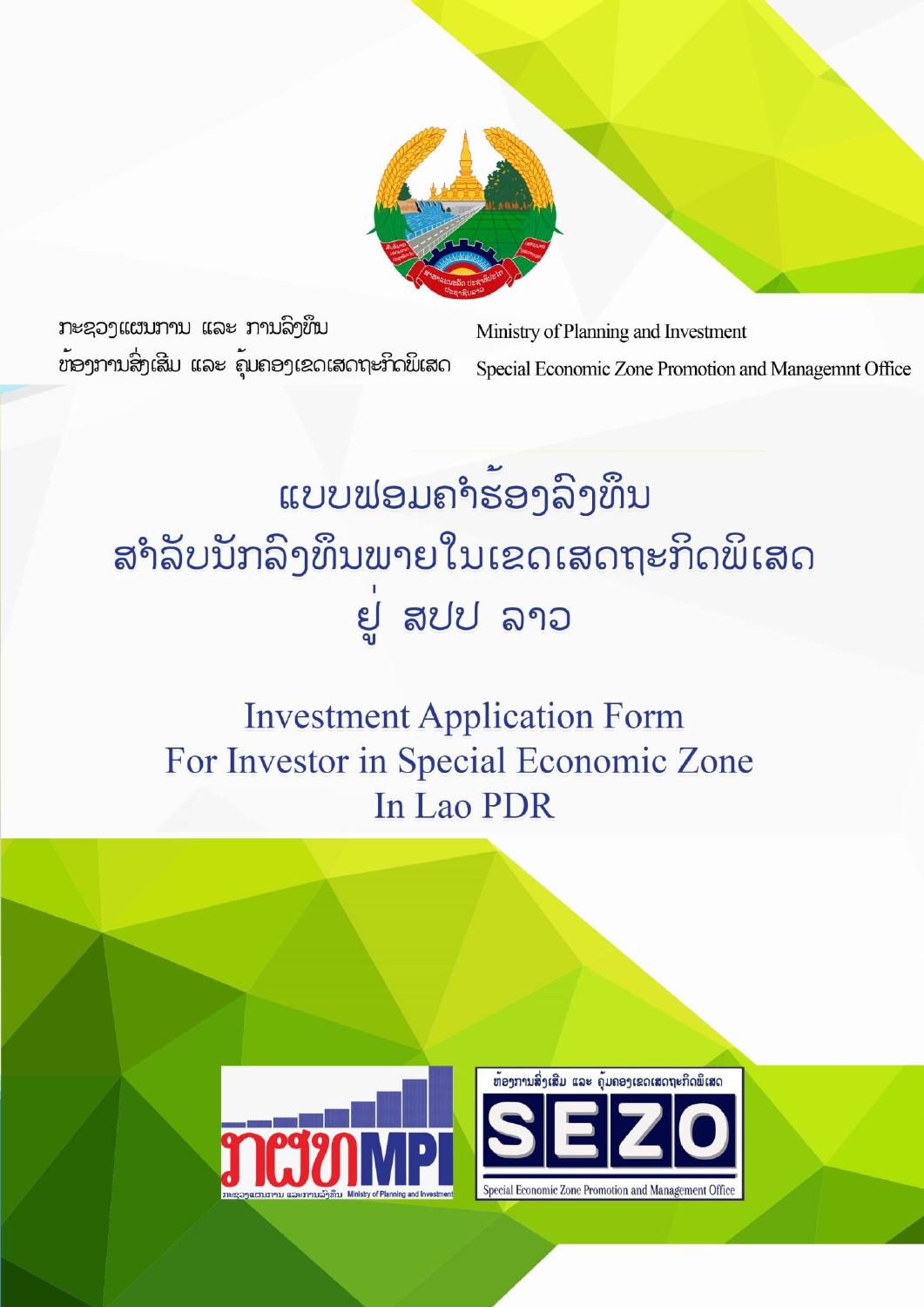## ຄຳແນະນຳ

## **(Instruction for filling out Investment Application Form)**

ກະລຸນາປະກອບຄຳຮ້ອງຂໍລິງທຶນໃຫ້ຄົບຖ້ວນ ແລະ ຖືກຕ້ອງ:

(Please read every question carefully and answer correctly, to the best of your knowledge and legibly 'Print or block letters')

- $\,$  ນິຕິບຸກຄົນເທົ່ານັ້ນ ຈຶ່ງສາມາດຍື່ນຄຳຮ້ອງສະບັບນີ້ (Only individual entity can submit this Application Form)
- $\,$  = ຖ້າຫາກຂ່ອງຫວ່າງບ່ອນປະກອບຄຳຮ້ອງບໍ່ພໍ່ ໃຫ້ເຮັດເອກະສານຂ້ອນທ້າຍຄັດຕິດມາພ້ອມ (If the space provided for your answer is not sufficient, Please use separate sheets and attach)
- ລະບຸເປັນສະກຸນເງິນກີບໃນການຂຽນຄຳຮ້ອງ, ໃນກໍລະນີ ລະບຸເປັນສະກຸນເງິນໂດລາສະຫະລັດ ໃຫ້ອິງໃສ່ອັດຕາ ແລກປ່ຽນໃນເວລຳນັັ້ນ (Please use Lao kip as a reference in the form. In case use US dollars as a reference shall be based on current exchange rate at that time)
- $\bullet$  ຖ້າມີເອກະສານອື່ນໆເພີ່ມເຕີມ ກະລຸນາແປເປັນພາສາລາວ ຫຼື ພາສາອັງກິດ (Please attach any relevant document(s) in Lao or English language)
- ສອບຖຳມຂໍໍ້ມູນ ກະລຸນຳຕິດຕໍໍ່ (For more information please contact us): ໂທ (Tel): (856 21) 219334 ແລະ ຫຼື (or) ແຝັກ (Fax): (856 21) 219339 [www.laosezo.gov.la](http://www.laosezo.gov.la/) E-mail: [sezo@mpi.gov.la](mailto:sezo@mpi.gov.la)
- $\,$  ຕ້ອງຍື່ນຄຳຮ້ອງໃຫ້ຄົບ ຈຳນວນ 6 ຊຸດ ຕໍ່ກົມສິ່ງເສີມການລົງທຶນ. (Please Submit 6 copies of your Application form)
- $\blacksquare$  ຜູ້ລິງທຶນຕ້ອງເກັບສຳເນົາຄຳຮ້ອງຂໍລິງທຶນ 1 ສະບັບ ໄວ້ເປັນຫຼັກຖານ (An extra copy of your application form should be kept for your reference)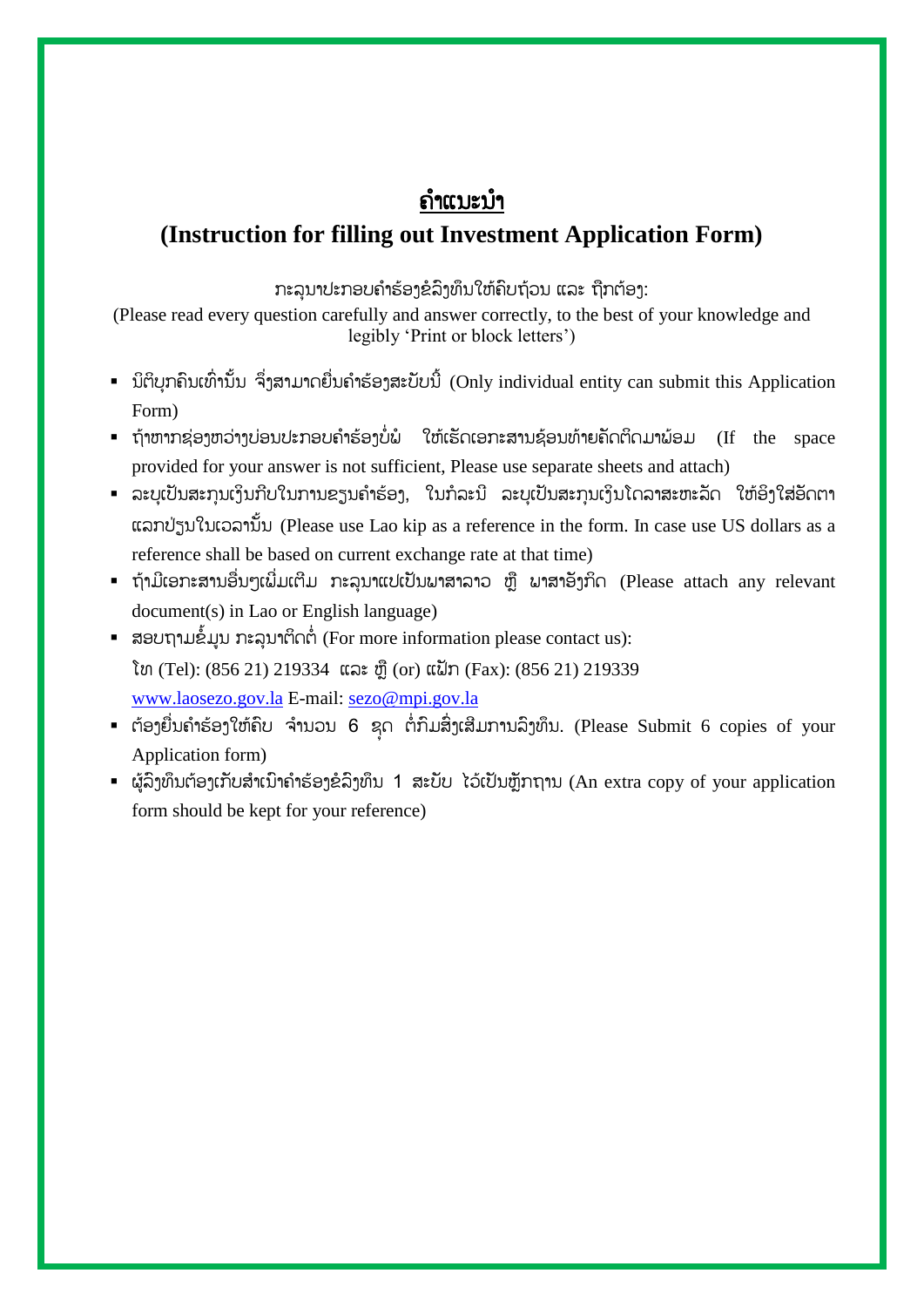# <u>ລາຍການເອກະສານທີ່ຍື່ນມີ:</u> (Document Check List)

| 1.  | ຄໍາຮ້ອງຂໍລິງທຶນ ຕາມແບບພິມ (Completed Investment Application Form)                                                                                                                                                      | $\Box$ |
|-----|------------------------------------------------------------------------------------------------------------------------------------------------------------------------------------------------------------------------|--------|
| 2.  | ບົດສະເໜີຫຍໍ້ກ່ຽວກັບການພັດທະນາໂຄງການ ຢັ້ງຢືນໂດຍປະທານ ຫຼື ອຳນວຍການໃຫຍ່ ຂອງ<br>ບໍລິສັດ (ຫຼື ຜູ້ຖືກມອບສິດ) (Summary proposal about the development of the proposed<br>project certified by President or Managing Director) | $\Box$ |
| 3.  | ປະຫວັດ ແລະ ປະສິບການຂອງບໍລິສັດ. ໃບອະນຸຍາດ ຫຼື ໃບທະບຽນທຸລະກິດ ຂອງບໍລິສັດ<br>(Background and experience of the Company. License or Business Registration<br>of the Company)                                               | $\Box$ |
| 4.  | ສັນຍາຮ່ວມທຸລະກິດ (ໃນກໍລະນີ ມີສອງບໍລິສັດຂື້ນໄປ) (Shareholder's Agreement in case<br>there are many Companies)                                                                                                           | $\Box$ |
| 5.  | ໃບມອບສິດ ໃຫ້ຜູ້ຕາງໜ້າບັນດາຂາຮຸ້ນ ຫຼື ບໍລິສັດ. ໃນກໍລະນີ ບຸກຄົນດັ່ງກ່າວບໍ່ຢູ່ໃນຕຳແໜ່ງ<br>ສູງສຸດຂອງບໍລິສັດ (Attorney of power in case that person is not in the highest<br>position of the Company)                       | $\Box$ |
| 6.  | ແຜນທີ່ ຈຸດສະຖານທີ່ຕັ້ງຂອງໂຄງການ (Map of the Project location/Project site)                                                                                                                                             | $\Box$ |
| 7.  | ເອກະສານກ່ຽວກັບຂໍ້ມູນທາງດ້ານເຕັກນິກຂອງໂຄງການ (Technical data of the Project)                                                                                                                                            | $\Box$ |
| 8.  | ເອກະສານກ່ຽວກັບການລິງເກັບຂໍ້ມູນເບື້ອງຕົ້ນຂອງໂຄງການ (ຖ້າມີ) (Preliminary Collecting<br>data of the project. If any)                                                                                                      | $\Box$ |
| 9.  | ຈົດໝາຍ ສະໜັບສະໜຸນຂອງສະຖາບັນການເງິນ ຫຼື ທະນະຄານ (ຖ້າມີ) (Financial supported<br>Documents of financial Institutions or Bank, if any)                                                                                    | $\Box$ |
| 10. | ເອກະສານກ່ຽວຂ້ອງອື່ນໆ (Others related Documents)                                                                                                                                                                        | $\Box$ |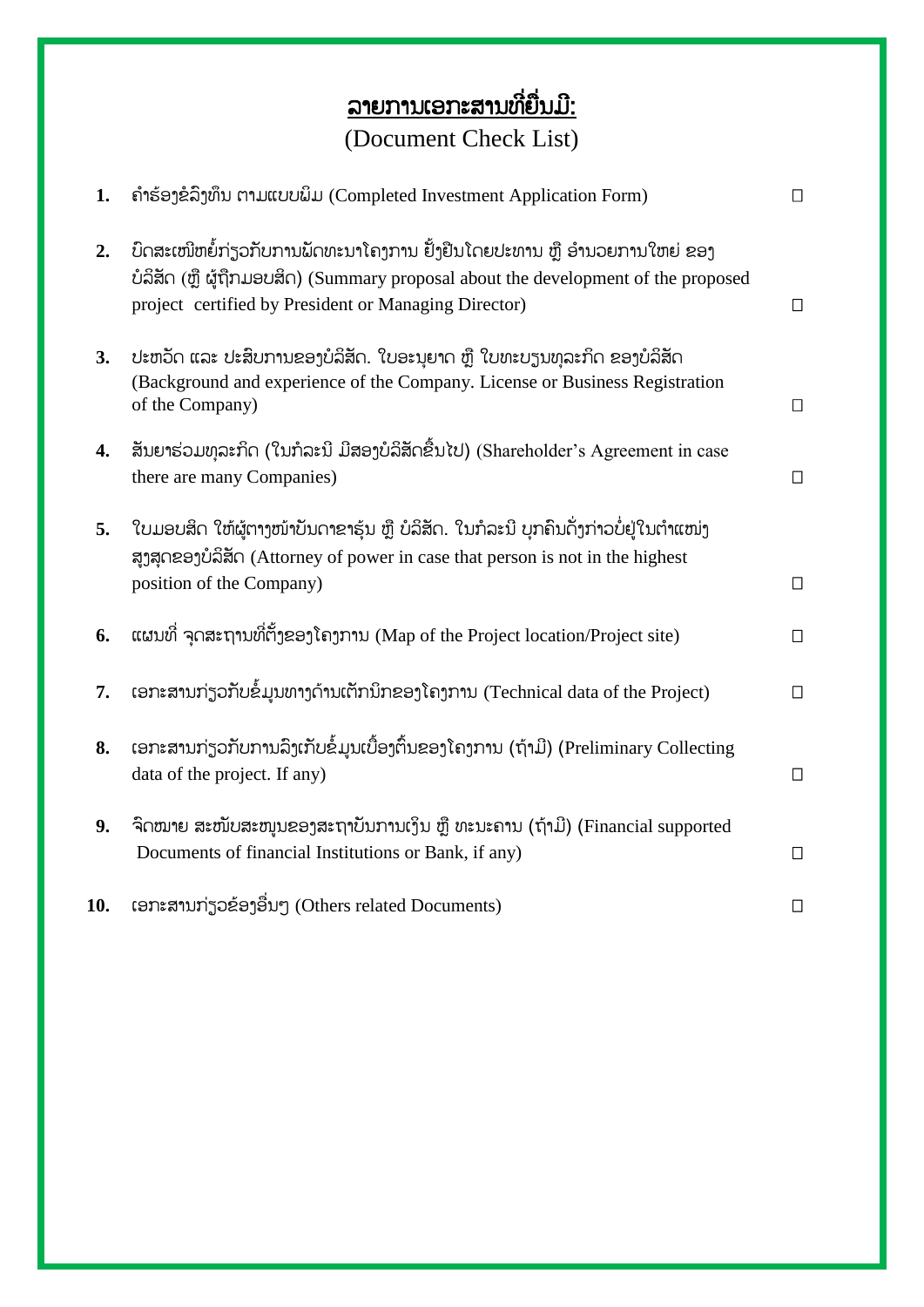

ສຳທຳລະນະລັດ ປະຊຳທິປະໄຕ ປະຊຳຊົນລຳວ Lao People's Democratic Republic ສັນຕິພຳບ ເອກະລຳດ ປະຊຳທິປະໄຕ ເອກະພຳບ ວັດທະນະຖຳວອນ

Peace Independent Democracy Unity Prosperity

ກະຊວງແຜນການ ແລະ ການລົງທືນ

Reference No:.................

| Ministry of Planning and Investment                      | R. |
|----------------------------------------------------------|----|
| ຫ້ອງການສິ່ງເສີມ ແລະ ຄຸ້ມຄອງເຂດເສດຖະກິດພິເສດ              |    |
| Special Economic Zone Promotion and Management of office |    |
|                                                          |    |

# ຄ ຳຮ້ອງ

### ຂໍອະນຸຍຳດລົງທຶນ

**(Investment Application Form for Investment)**

| ธรูบ: คะบะคุ้มคอๆเຂดเสดทะทิดผิเสด (To Special Economic Zone Management |
|------------------------------------------------------------------------|
|                                                                        |
|                                                                        |
|                                                                        |

ຂ້າພະເຈົ້າຕາງໜ້າໃຫ້ບໍລິສັດ ຂໍຍື່ນຄຳຮ້ອງຂໍລິງທຶນ ມາຍັງທ່ານເພື່ອພິຈາລະນາອະນຸມັດການລົງທຶນ ດັ່ງລຸ່ມນີ້: (On behalf of the Company I apple this application form for your consideration for investment approval as follow):

|                        | ຊື່ຜູ້ຕາງໜ້າຂອງບໍລິສັດ ທີ່ຍື່ນຄຳຮ້ອງຂໍລິງທຶນ (Name of person on behalf of the Company (ies) apple |
|------------------------|---------------------------------------------------------------------------------------------------|
| this application form) |                                                                                                   |
|                        |                                                                                                   |
|                        |                                                                                                   |
|                        |                                                                                                   |
|                        |                                                                                                   |
|                        |                                                                                                   |
|                        |                                                                                                   |
|                        |                                                                                                   |
|                        |                                                                                                   |
|                        |                                                                                                   |
|                        |                                                                                                   |
|                        |                                                                                                   |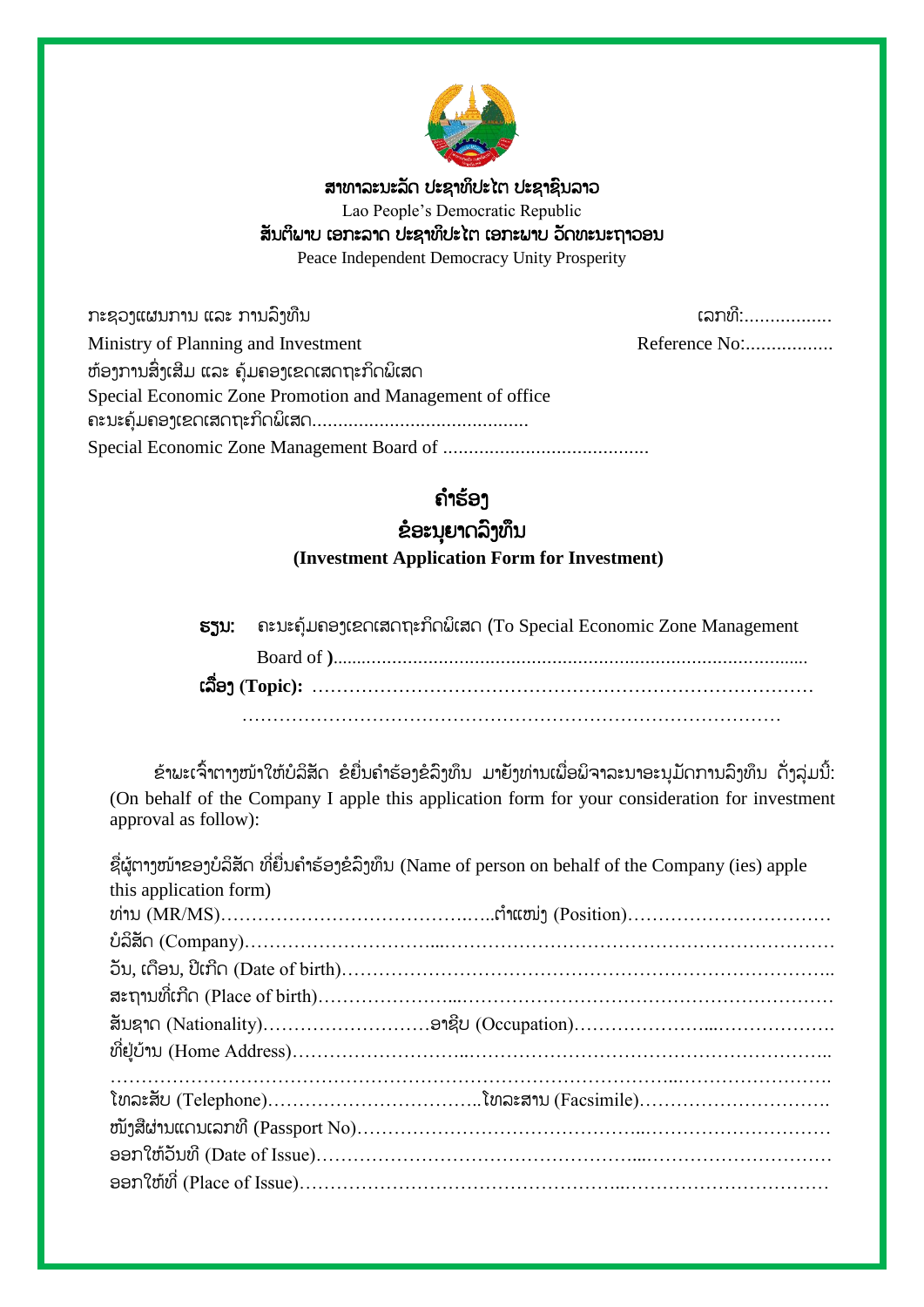| ເຊິ່ງມີລາຍລະອຽດຂອງບໍລິສັດທີ່ຈະສ້າງຕັ້ງດັ່ງນີ້:<br><u>ກ່ຽວກັບທຸລະກິດຂໍສ້າງຕັ້ງ (Information Establish Company).</u><br>I. |      |
|--------------------------------------------------------------------------------------------------------------------------|------|
|                                                                                                                          |      |
| —     ຊື່ຟາສາລາວ (In Lao Language):……………………………………………………………………                                                            |      |
|                                                                                                                          |      |
|                                                                                                                          |      |
|                                                                                                                          |      |
|                                                                                                                          |      |
| ้ ทีมจิ๊กทะบาบ (Registered Capital)                                                                                      |      |
| (ບໍ່ໃຫ້ຫຼຸດ 30% ຂອງທຶນທັງໝົດ No less than 30% of the total capital)                                                      |      |
|                                                                                                                          | USD. |
| ຊັບສິນໝູນວຽນ (Current Assets):…………………………………………………………                                                                     | .USD |
|                                                                                                                          |      |

#### **II.** ກ່ຽວກັບກຳນຖືຫຸ້ນ **(Information concerning the shareholders).**

1. ຜູ້ຖືຮຸ້ນພຳຍໃນ (Domestic shareholders).

| ລ/ດ | ຊື   | ສັນຊາດ      | ີ່ຈຳນວນຮຸ້ນ     | ึ บบถ่า | %ຂອງທຶນ    |
|-----|------|-------------|-----------------|---------|------------|
| No. | Name | Nationality | Number of Share | Value   | %Of Equity |
|     |      |             |                 |         |            |
| ⌒   |      |             |                 |         |            |
|     |      |             |                 |         |            |
| 3   |      |             |                 |         |            |

2. ຜູ້ຖືຮຸ້ນຕ່ຳງປະເທດ (Foreign shareholders).

| ລ/ດ           |      | ສັນຊາດ      | ີ <sup>່</sup> ຈຳນວນຮຸ້ນ | <u>ມນຄ່າ</u> | %ຂອງທຶນ    |
|---------------|------|-------------|--------------------------|--------------|------------|
| No.           | Name | Nationality | Number of Share          | Value        | %Of Equity |
|               |      |             |                          |              |            |
| $\mathcal{P}$ |      |             |                          |              |            |
|               |      |             |                          |              |            |
| 3             |      |             |                          |              |            |
|               |      |             |                          |              |            |

#### **III.** ຂໍໍ້ມູນກ່ຽວຄະນະບໍລິຫຳນ **(Information concerning the management).**

| ລ/ດ |      | ഄ<br>ສນຊາດ  | ີຈານວນຣັນ       | <u>ມນຄຳ</u> | %ຂອງທຶນ    |
|-----|------|-------------|-----------------|-------------|------------|
| No. | Name | Nationality | Number of Share | Value       | %Of Equity |
|     |      |             |                 |             |            |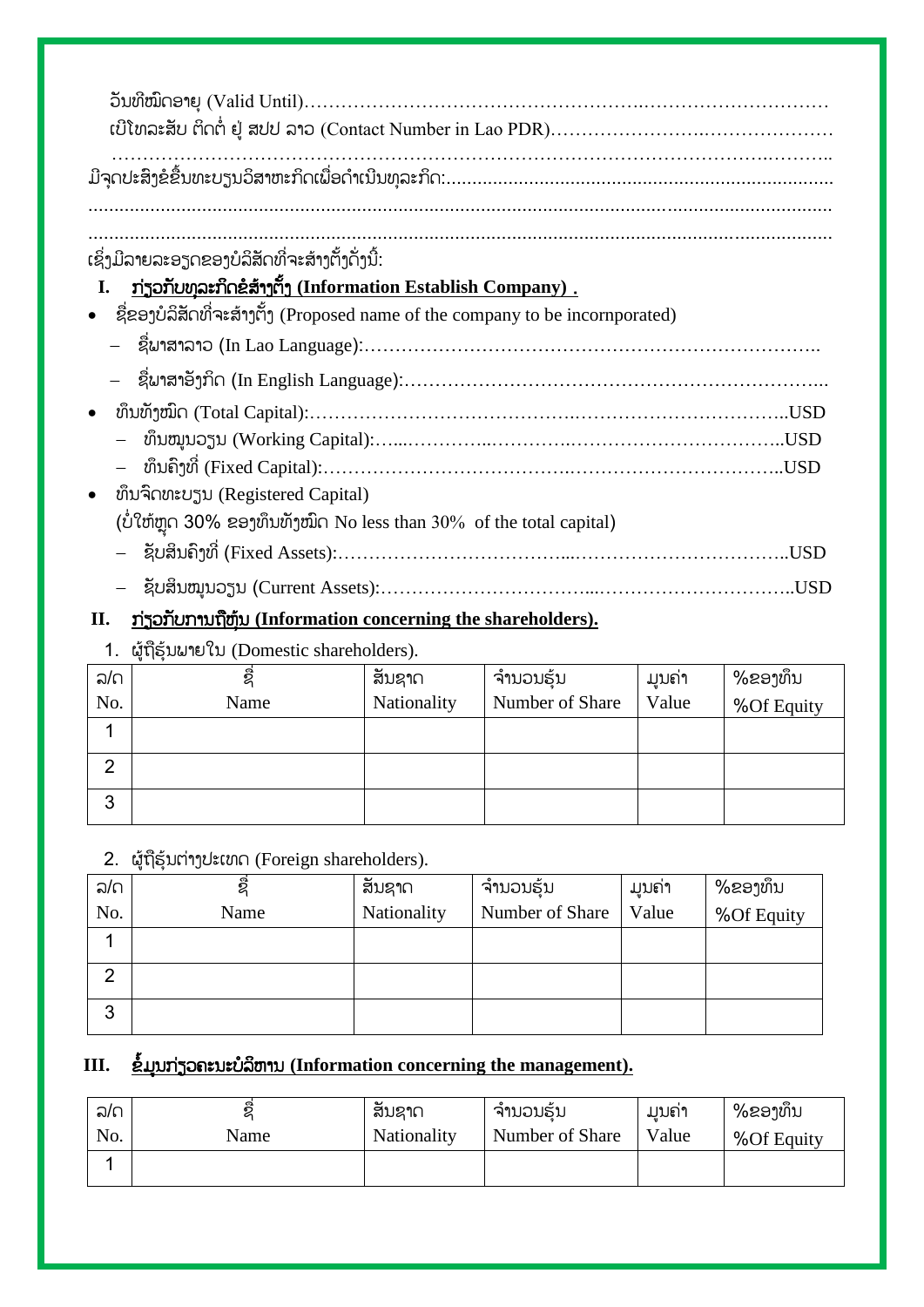#### **IV.** ຄວຳມຕ້ອງກຳນແຮງງຳນ/ບຸກຄະລຳກອນ **(Manpower/Personal requirement).**

| ລ/ດ            | ປະເພດ                    | ผายใบ | ຕ່າງປະເທດ | ລວມ   | ໝາຍເຫດ |
|----------------|--------------------------|-------|-----------|-------|--------|
| No.            | Category                 | Local | Foreigner | Total | Remark |
|                |                          |       |           |       |        |
| $\overline{2}$ |                          |       |           |       |        |
| 3              |                          |       |           |       |        |
| 4              |                          |       |           |       |        |
| 5              |                          |       |           |       |        |
|                | ລວມທັງໝົດ<br>Grand Total |       |           |       |        |
|                |                          |       |           |       |        |

#### **V.** ກຳນປະຕິບັດລະບຽບ, ກົດໝຳຍທທ ຶ່ກ່ຽວຂ້ອງ **(Implementing to the concerning regulation)** ກະລນາຕື່ມເຄື່ອງໝາຍ  $\sqrt{3}$ ສ່ຫ້ອງສື່ຫ່ຽມ.

- $\square$  ປະຕິບັດຕາມກົດໝາຍວ່າດ້ວຍການສຶ່ງເສີມການລົງທຶນ ສະບັບເລກທີ 14/ສພຊ, ລົງວັນທີ 17 ພະຈິກ 2016. (Implementing to the Law on Investment Promotion No.14/Na, dated 17 November 2016)
- $\Box$  ປະຕິບັດຕາມ ກົດໝາຍວ່າດ້ວຍ ການປົກປັກຮັກສາສິ່ງແວດລ້ອມ ສະບັບເລກທີ 02/99/ສພຊ, ລົງວັນທີ 03 ເມສຳ 1999.

(Implementing to the Law on Environment Protection No.02/99/NA, Dated 03 April 1999)

- $\square$  ປະຕິບັດຕາມ ກົດໝາຍວ່າດ້ວຍ ແຮງງານ ສະບັບເລກທີ 06/ສພຊ, ລົງວັນທີ 27 ທັນວາ 2006. (Implementing to the law on Labour Law No.06/NA, Dated 27 December 2006 )
- $\Box$  ປະຕິບັດຕາມ ດຳລັດວ່າດ້ວຍການເຂດເສດຖະກິດພິເສດ ສະບັບເລກທີ 188/ນຍ, ລຶງວັນທີ 07 ມິຖຸນາ 2018 (Implementing to the decree on Special Economic Zone No.188/PM, dated 07 June 2018 )
- $\square$  ປະຕິບັດຕາມ ລະບຽບກົດໝາຍອື່ນໆໆທີ່ກ່ຽວຂ້ອງ. (Implementing to the related law of Lao PDR)

ດັ່ງນັ້ນ, ຈຶ່ງຮຽນສະເໜີມາຍັງທ່ານ ເພື່ອພິຈາລະນາຕາມທີ່ເຫັນສິມຄວນດ້ວຍ. (Your consideration and approval will be highly appreciated)

> ທ ຶ່................................ ວັນທ (Date)............................. ດ້ວຍຄວຳມນັບຖືຢ່ຳງສູງ, (Your sincerely,)

> > ລາຍເຊັນຜູສະເໜີ ແລະ ຊື່ແຈ້ງ (Signature and full name)